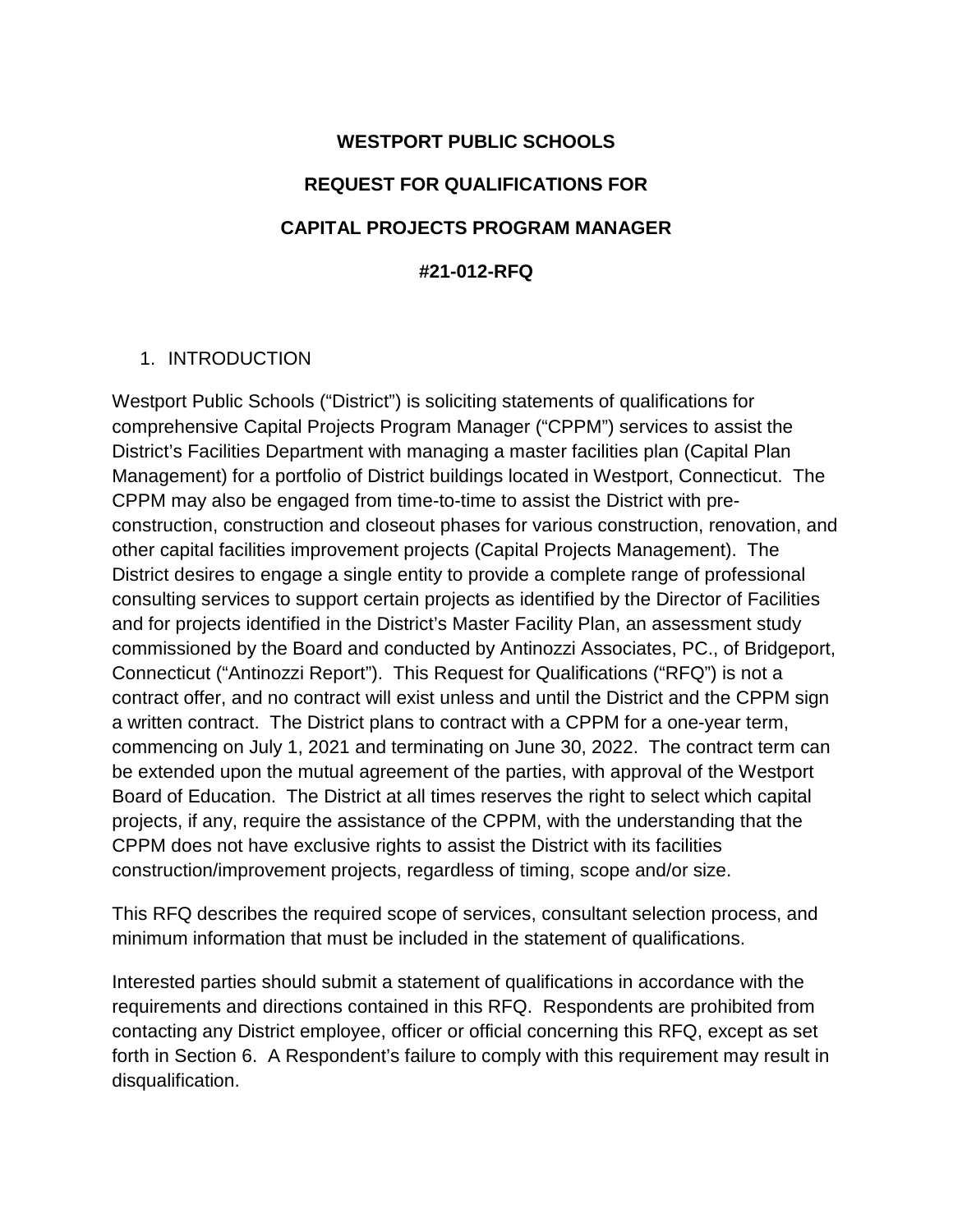If there are any conflicts between the provisions of these standard instructions to respondents and any other documents comprising this RFQ, these standard instructions shall prevail.

## 2. FUNDING APPROVAL PENDING

Funding request for this engagement is pending approval by all relevant Town Boards. Pending such approval, there are multiple phases envisioned for this engagement, beginning with assistance with engaging (if applicable) architectural services for a conceptual study and if funded, proceeding to full design and construction. Depending on the outcome of these initial phases, full project funding will be requested. Contingent upon funding approval for a comprehensive project, it is envisioned that the same CPPM will provide all remaining service through to construction close-out, building occupancy, and where applicable State grants reimbursement.

Services provided by the CPPM will be those necessary to complement the efforts of the District's team members, and to provide the appropriate oversight and monitoring to ensure successful completion of the project. The CPPM will work under the direction of the District's Chief Financial Officer, and will coordinate a project team consisting of various independent consultants, District and Town representatives and various Town departments.

## 3. SCOPE OF SERVICES

The services to be provided shall include, but are not limited to, analyzing constructability, evaluating the recommended improvements and recommended timeframe for select improvements in the Master Facility Study report, assisting the Director of Facilities and the Chief Financial Officer with prioritizing capital projects, assessing opportunities for collaborative work with Town departments and personnel, advising the District on project delivery systems and forms of contracts, serving as a single point of contact between contractors and designers, representing the District at key meetings, monitoring the project schedule and budget, auditing quality assurance/quality control procedures, assisting in evaluation contractor payment requests, providing monthly reporting, and facilitating issue resolution. The CPPM will be expected to continue to provide all project management services throughout the project, including turnover, closeout, commissioning, and State audit compliance, if applicable.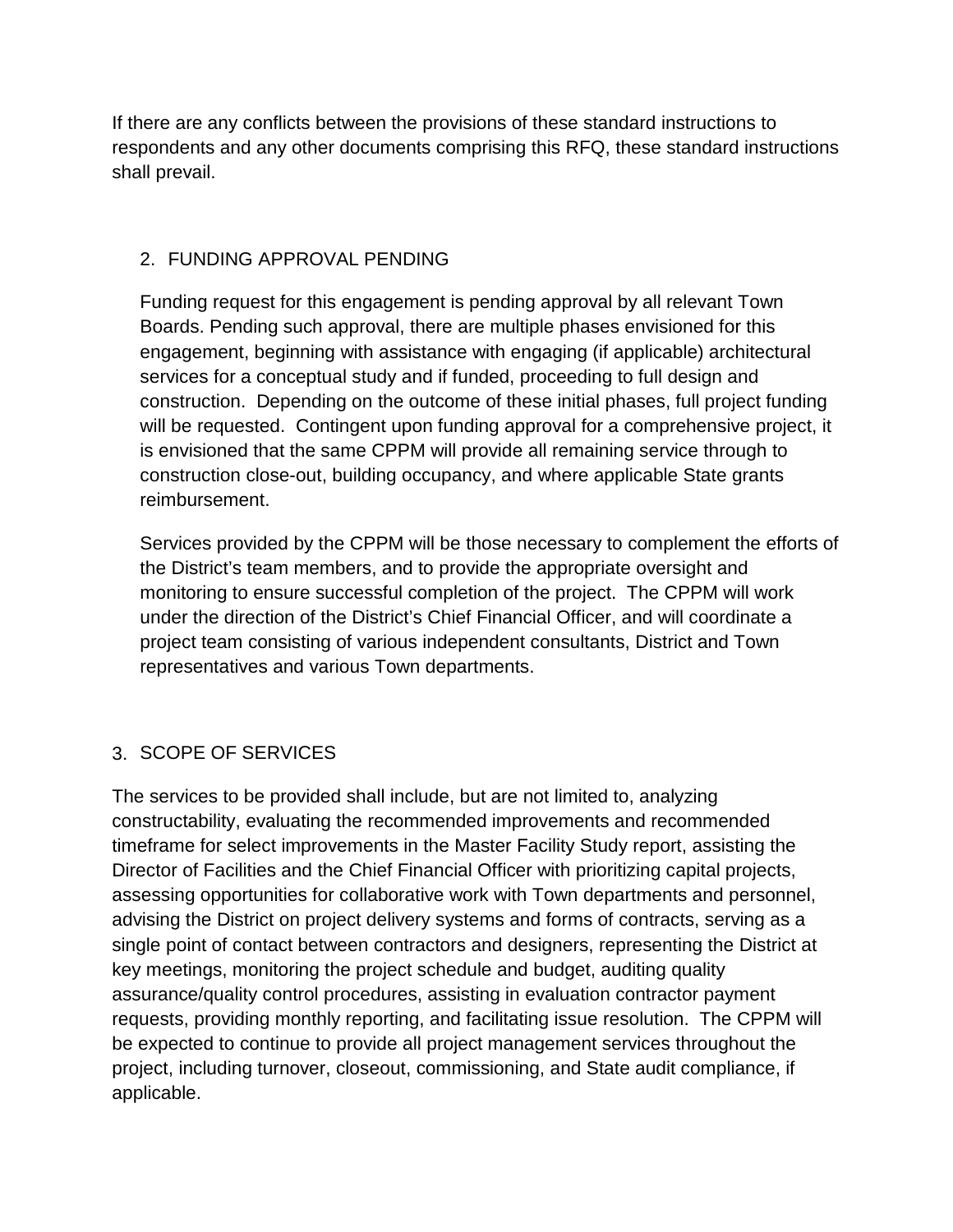The District anticipates that the provision of services will include, but not necessarily be limited to, the following tasks:

## CAPITAL PLAN MANAGEMENT

1. Effectuate and manage the existing capital plan developed from the Antinozzi Report. (Addendum A: Westport Public Schools Five Year Proposed Capital Forecast; *for illustrative purposes only; subject to change*).

2. Recommend changes to the capital forecast based on evolving needs and priorities.

3. Optimize sequencing, synergies and financing considerations across projects.

4. Identify synergies with Town of Westport projects and evaluate opportunities for economies by bundling projects.

5. Create a timeline for long-term capital plan (5 - 10 years forecast).

6. Make required presentations to all appropriate Town bodies (including, but not limited to the Board of Education, the Board of Finance, the Representative Town Meeting, and the Board of Selectmen.

## CAPITAL PROJECT MANAGEMENT

1. Orchestrate individual capital projects from pre-construction planning & design to post construction closeout services, serving as the District's representative throughout the project lifecycle.

2. Provide consultation services and advice by working closely with the District's contracted architects/engineer, construction manager, Board of Education, relevant Town and Board of Education staff, relevant State offices and officials on every aspect of the project.

3. Assist with the completion of, review and provide input on developing and submitting required Town and State filings (with associated back-up), including funding authorization requests and reimbursement requests to the State of Connecticut.

4. Work closely with the CT State Department of Education, Office of School Construction Grants and Review, the CT State Department of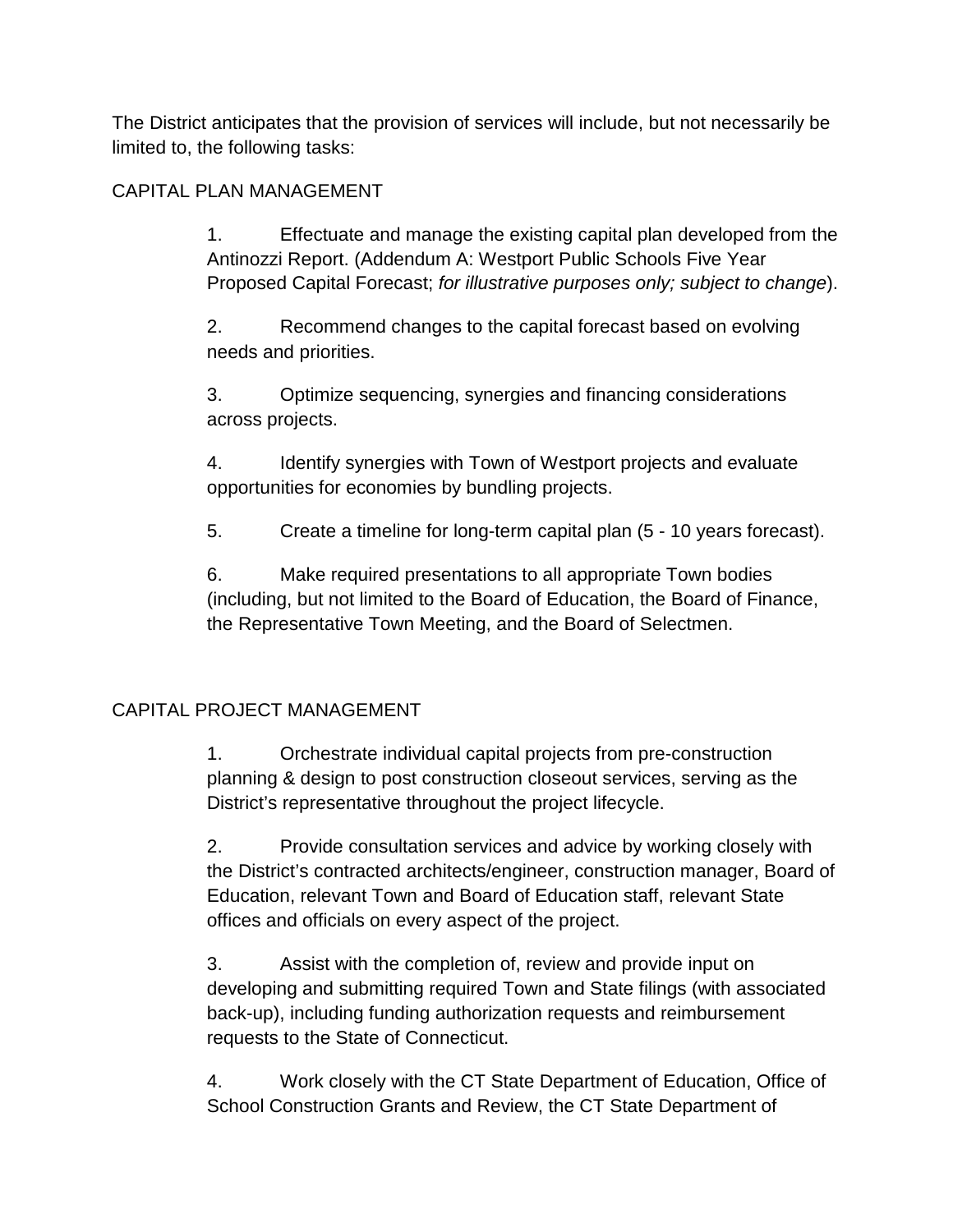Administrative Services, and all appropriate Town and Board of Education staff on all aspects of the School Project, including the grant and reimbursement application and management process.

5. Make required presentations to all appropriate Town bodies (including, but not limited to the Board of Education, the Board of Finance, the Representative Town Meeting, the Board of Selectmen, the Planning and Zoning Commissions, and others (including in conjunction with the Town's engineers and construction managers where appropriate).

6. Review and oversee critical path schedules for design and construction provided by others.

7. Review and oversee project budgets, schedules and cash flow projections.

8. Oversee and coordinate detailed project cost estimating any required reconciliation between estimates and budget, identify cost control and value management options to keep the project on budget and ensure compliance with Town and Board of Education approvals, State reimbursements, and School Project specifications.

9. Provide oversight for efficient and comprehensive communications and tracking of critical project elements (e.g., requests for information, change orders, submittals, addendums, meeting minutes, schedules, etc.).

10. Assist in the monitoring and reporting of contract manager, contractor, and subcontractor compliance with all local, state, and federal requirements.

11. Develop and implement a system for review and processing of change orders, including State Change Orders to relevant state officials (e.g., Office of School Construction Grants and Review).

12. Develop and implement a procedure for review, approval and processing of contractors and professional consultant requests for payment.

13. Assist the Board of Education to resolve any questions that arise during the project design and construction.

14. Prepare and maintain a system for reporting to the Connecticut Department of Education.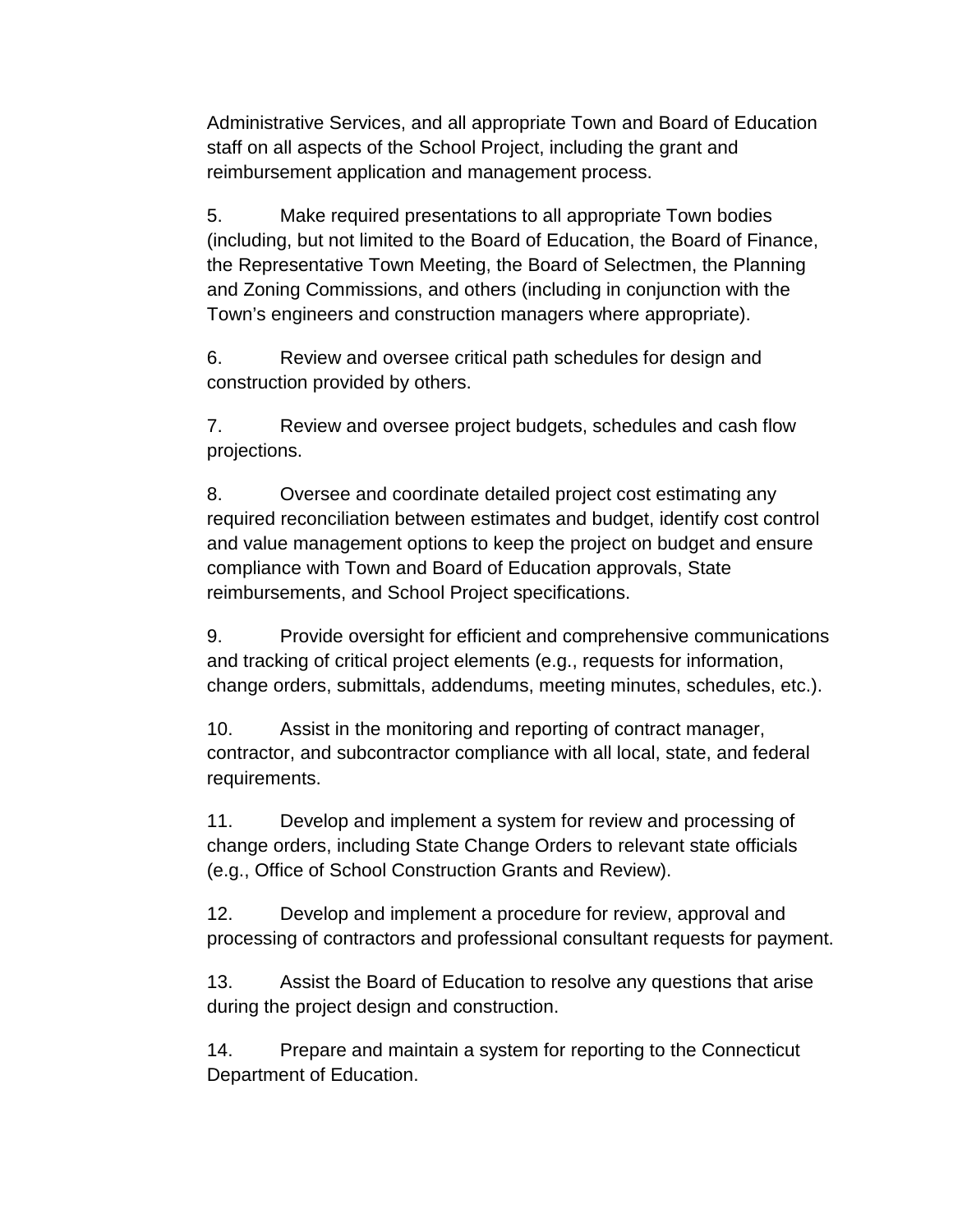15. Determine final completion and turnover to the District of all required materials.

16. Coordinate the completion and construction phase closeout of all projects including, but not limited to: ensuring all appropriate documents are submitted, warranty issue oversight, owner-implemented changes and/or additions to the project.

17. Prepare for and assist in the state Department of Education project audit process.

18. Review Certified Payrolls for reasonableness, completeness, and compliance with law.

19. Provide Value Management/Engineering Oversight.

20. Provide documentation management services (e.g., warranties, asbuilts, manuals, etc.).

21. Coordinate schedules and deliveries and review payment requests/invoices.

# 4. PROHIBITED ACTIVITIES

- 1. The CPPM is prohibited from bidding and/or working on a project in additional capacities (eg., as an architect, construction manager, engineer, or in trade packages), if the CPPM's primary role on the project was that of designer. This prohibited activity can only be removed by the Superintendent of Schools (or his designee) if such action is deemed to be in the best interest of the school district.
- 2. During the term of the contract period, the CPPM is prohibited from responding to a RFQ released by the District for management/consulting services, related to the development and/or management of a facilities modernization/utilization plan.
- 3. Respondents are prohibited from contacting any District employee, officer or official concerning this RFQ, except as set forth in Section 7. A Respondent's failure to comply with this requirement may result in disqualification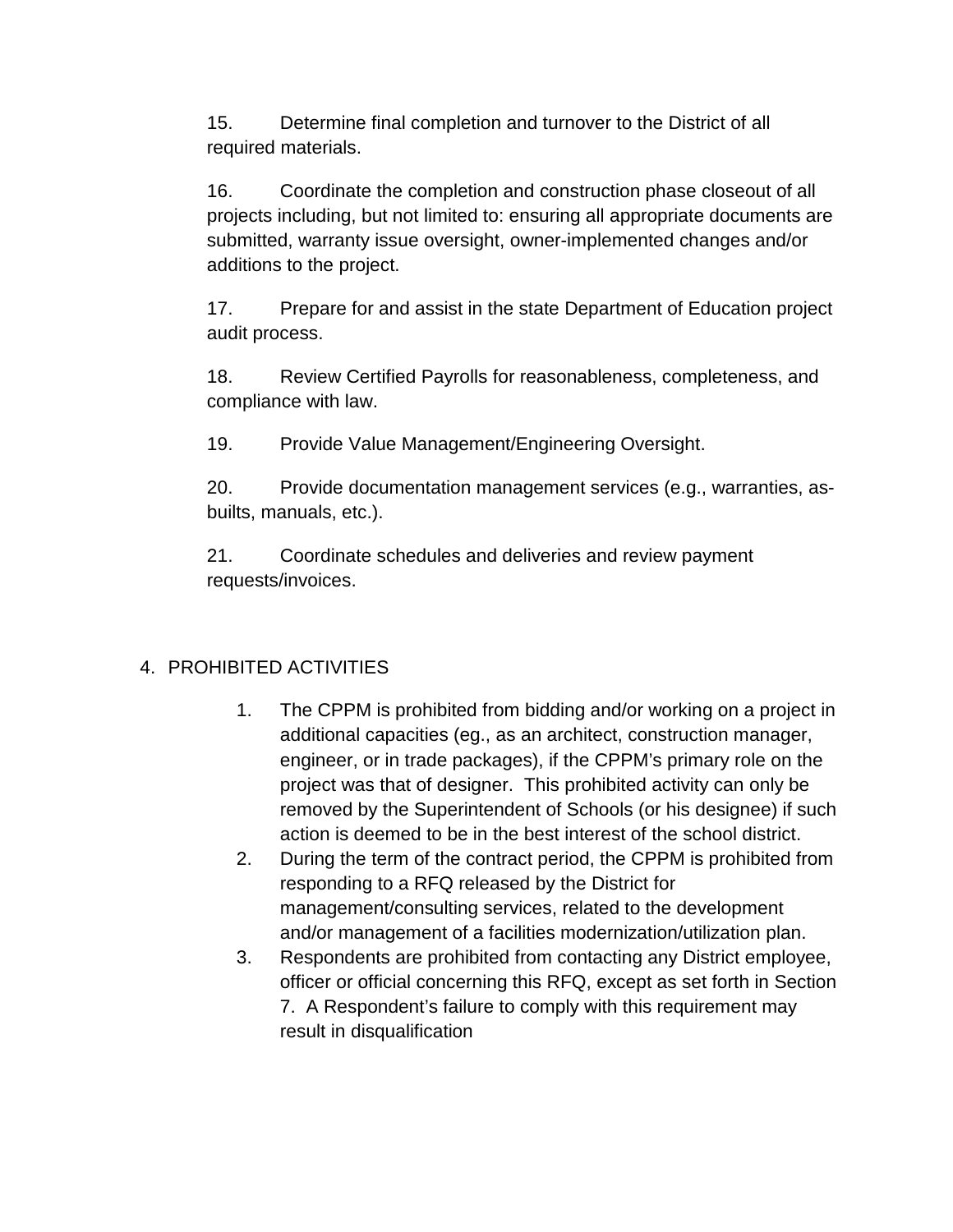## 5. SELECTION AND DESIRED QUALIFICATIONS

#### 5.1.Selection Process

| <b>Request for Qualifications Issued</b> | May 6, 2021                                                                |
|------------------------------------------|----------------------------------------------------------------------------|
| <b>Questions Due Date</b>                | May 18, 2021                                                               |
|                                          | Statement of Qualifications Due Date June 4, 2021, no later than 11:00 am. |
| <b>Tentative Interview Date</b>          | To be announced                                                            |
| <b>Estimated Award Date</b>              | June 28, 2021                                                              |

5.2.Desired Qualifications

The District expects each respondent to meet at least the following minimum qualifications:

> 1. The CPPM must have demonstrated experience as a construction manager, owner's representative, or other similar capacity in the completion of at least five (5) school construction/renovation projects, preferably in Connecticut, with a budget of at least \$1 Million each, in the last ten (10) years.

2. Preference will be given to demonstrated experience with providing such services in conjunction with school construction/renovation on the site of an occupied school.

3. The CPPM must have demonstrated owner's representative, project management, and/or construction management experience with a minimum of \$5 Million in State-approved projects.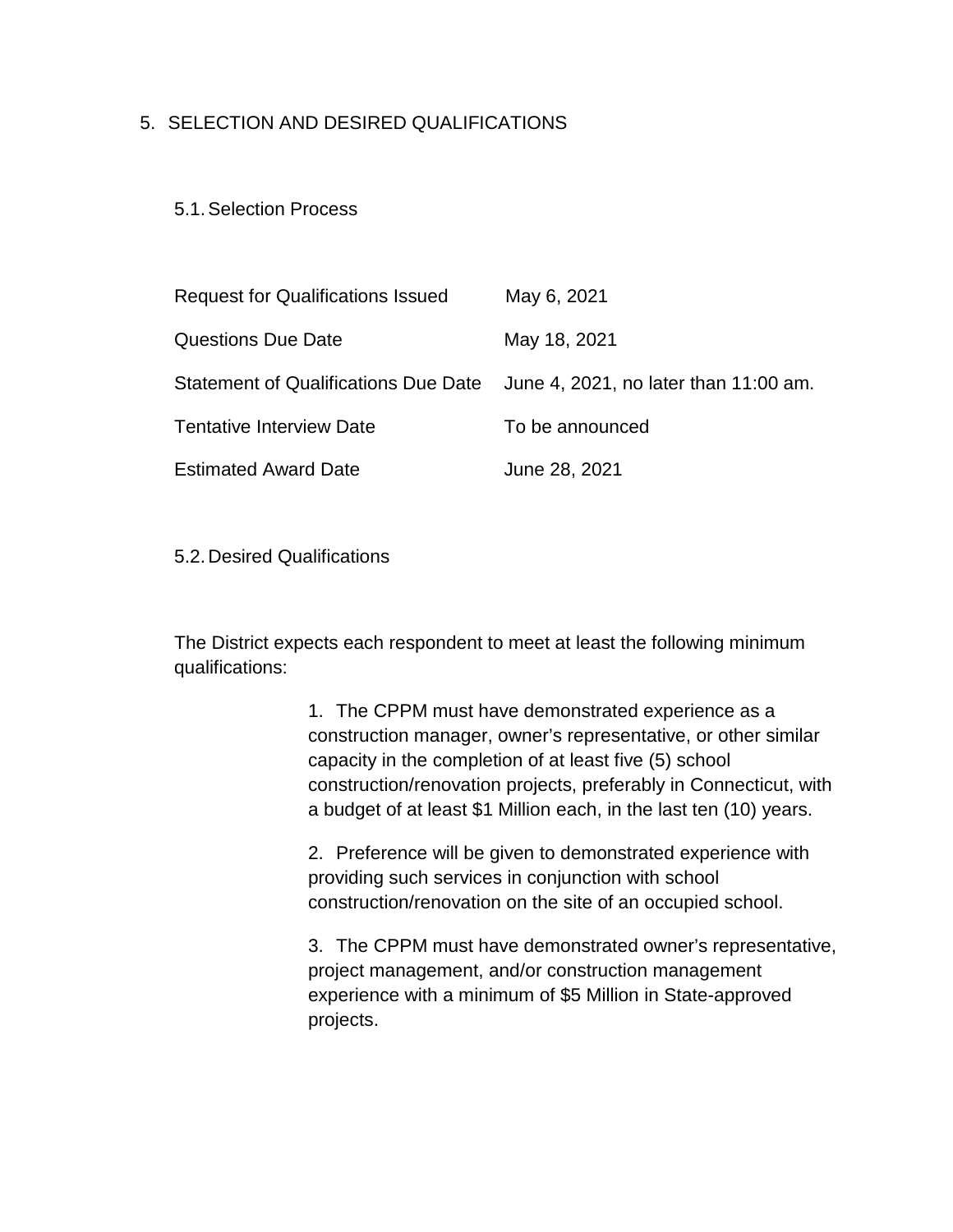4. The CPPM must have demonstrated experience providing construction management, owner's representative, or other similar services to multiple public school districts in Connecticut.

5. The CPPM must have demonstrated strong owner's representative and project management skills, including but not limited to, extensive construction experience, change order evaluation, critical path scheduling and budget oversight. The selected firm must demonstrate the ability to work collaboratively with towns, school boards, building committees, architects and construction managers.

6. The project will be subject to requirements of the State of Connecticut Department of Administrative Services, and the Department of Education, Office of School Construction Grants and Review. Candidates shall demonstrate project experience working with and extensive knowledge of these agencies and their requirements.

#### 5.3.Evaluation Criteria

Candidates meeting the desired qualification set forth above and complying with the requirements of this RFQ will be evaluated based on the following evaluation criteria:

| <b>CRITERIA</b>                    | <b>POINTS</b> |
|------------------------------------|---------------|
| <b>Relevant Project Experience</b> | 25            |
| <b>Project Team Qualifications</b> | 25            |
| Project Approach                   | 25            |
| Fee Proposal                       | 25            |

## 6. SUBMISSION REQUIREMENTS

Statement of Qualifications shall include the following information at a minimum: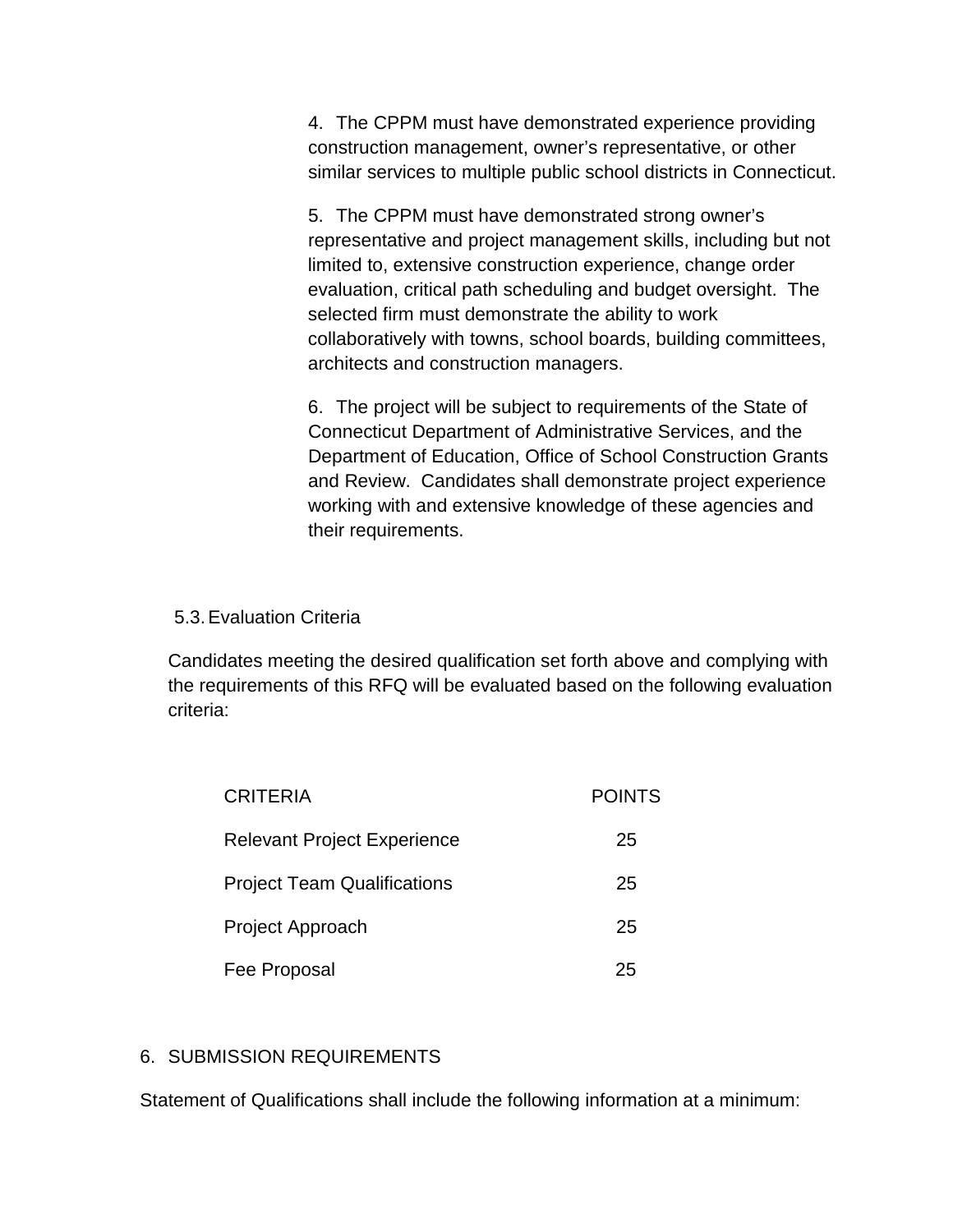## I. Executive Summary

Please provide a narrative history of your firm and its relevant capital projects program management, or owner's representative experience. Include a description of the firm's legal standing (i.e., corporation, LLC, etc.).

#### II. Relevant Project Experience

Reference a minimum of three (3) relevant capital projects program manager or owner's representative projects of similar type and scale to this scope. Include project name, location, brief description, and a client reference.

#### III. Proposed Project Team

Provide an organization chart and resumes for all key personnel, including all company officers. For each of the key personnel provide a resume that provides the following information:

o Relevant background, credentials and experience with specific projects of comparable nature and scope.

o Clearly defined roles and responsibilities as well as estimate time commitment to this project.

#### IV. Project Approach

· Include your project understanding, approach and methodology, and key elements and factors that differentiate your firm from your competition.

#### V. Fee for Service Proposal and Agreement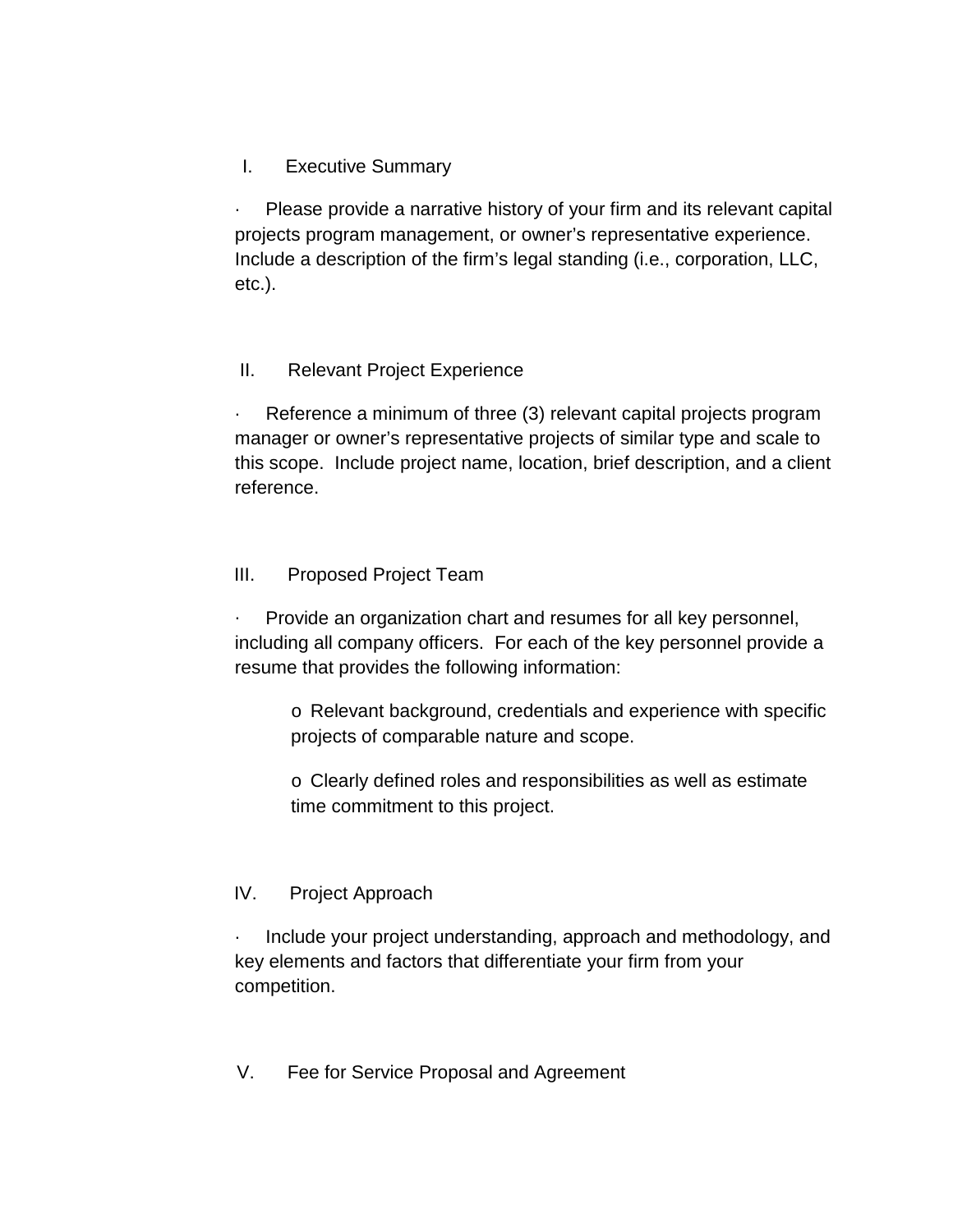Submit a Fee for Service Proposal, including hourly rates per discipline/employee for the proposed work and for any additional work that may be required. All prices/rates quoted must be firm, for acceptance by the District, for a period of (120) days.

· Provide the District with a proposed sample contract between your firm and the District.

## 7. QUESTIONS AND AMENDMENTS

Any questions regarding the RFQ should be directed to the contact listed below via e-mail by May 18, 2021, 3:00 pm. Answers to questions will be responded to in writing only. Note: It is the responsibility of the CPPM firm responding to this RFQ to qualify within its formal response, any modifications to this written RFQ and the Scope of Services herein

Elio Longo

Chief Financial Officer

Westport Public Schools

elongo@westportps.org

## 8. RIGHT OF REJECTION AND CLARIFICATION

District reserves the right to reject any or all submissions and to request clarification of information.

## 9. INDEPENDENT CONTRACTOR

The CPPM shall be and operate as an independent contractor in the performance of the District's project management services. The CPPM shall have complete charge of the personnel proposed as part of its team, and all persons employed by the CPPM shall be employees of said CPPM and not employees of District in any respect.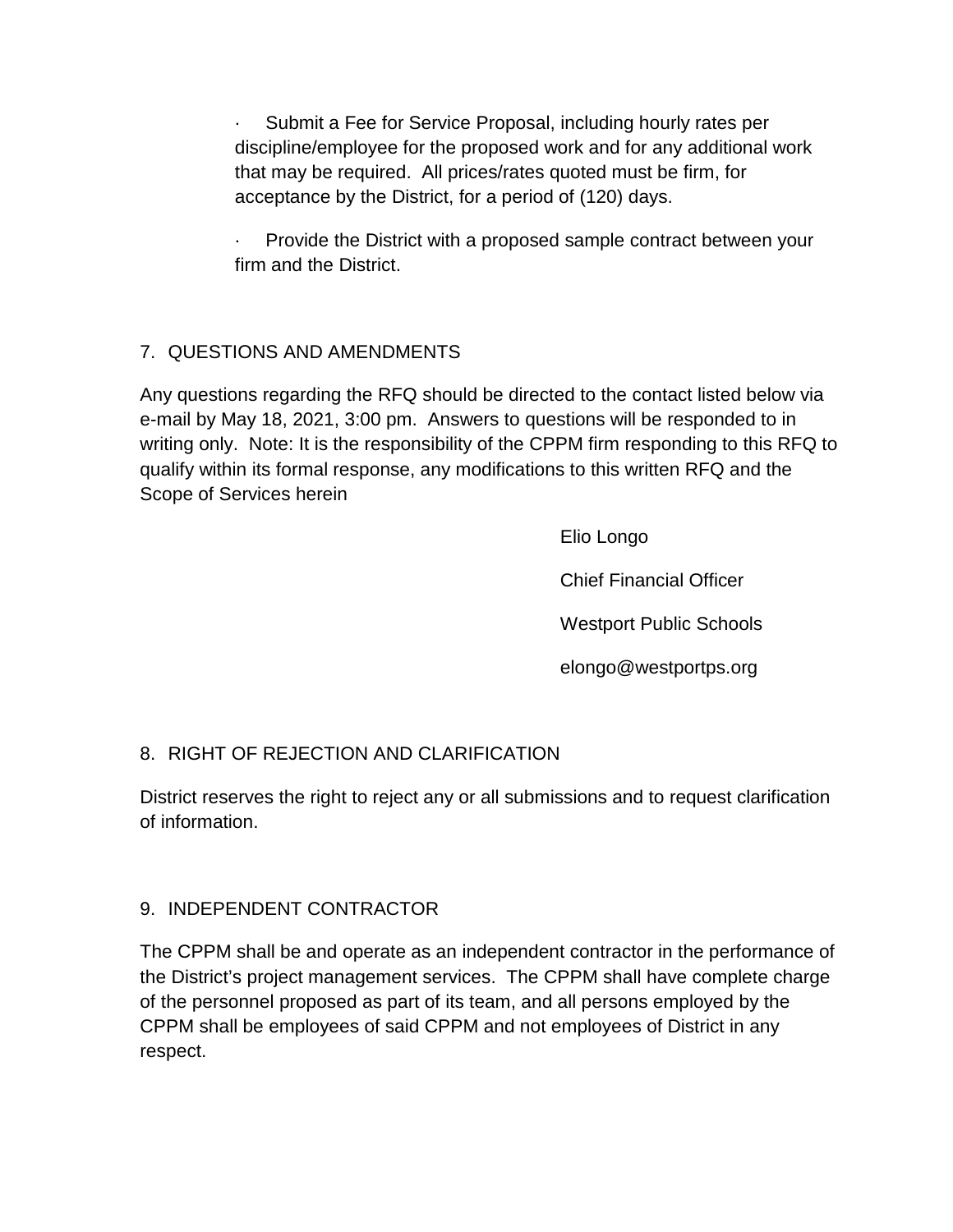#### 10. COMPLIANCE WITH LAWS

The CPPM shall comply with all applicable laws, bylaws and regulations, Federal, State, and any political subdivision thereof, including but not limited to, unemployment and workers' compensation, occupational safety, equal employment and affirmative action and wage and price laws insofar as applicable to the performance of the contract.

## 11.SUB-CONTRACTORS

The CPPM shall not subcontract any of its work or services to be performed to others without the express prior written consent of the District's Chief Financial Officer.

## 12. NONDISCLOSURE

The CPPM agrees that it will not divulge to third parties, without the written consent of the District, any information obtained from or through the District, Architect or others in connection with the project, except to the extent necessary to comply with this RFQ.

## 13.TAX

No amount shall be added for the Connecticut Sales Tax or Federal Tax. The District is exempt from the payment of taxes imposed by the Federal Government and/or State of Connecticut. Taxes must not be included in the Fee for Service rates.

#### 14. INSURANCE REQUIREMENTS

**Insurance Requirements: Before starting and until final completion and acceptance of the work called for in the Contract and expiration of the guarantee period provided for in the Contract, the Contractor and its subcontractors, if any, shall procure and maintain insurance of the types and amounts checked in paragraphs A through F below for all Contract operations.**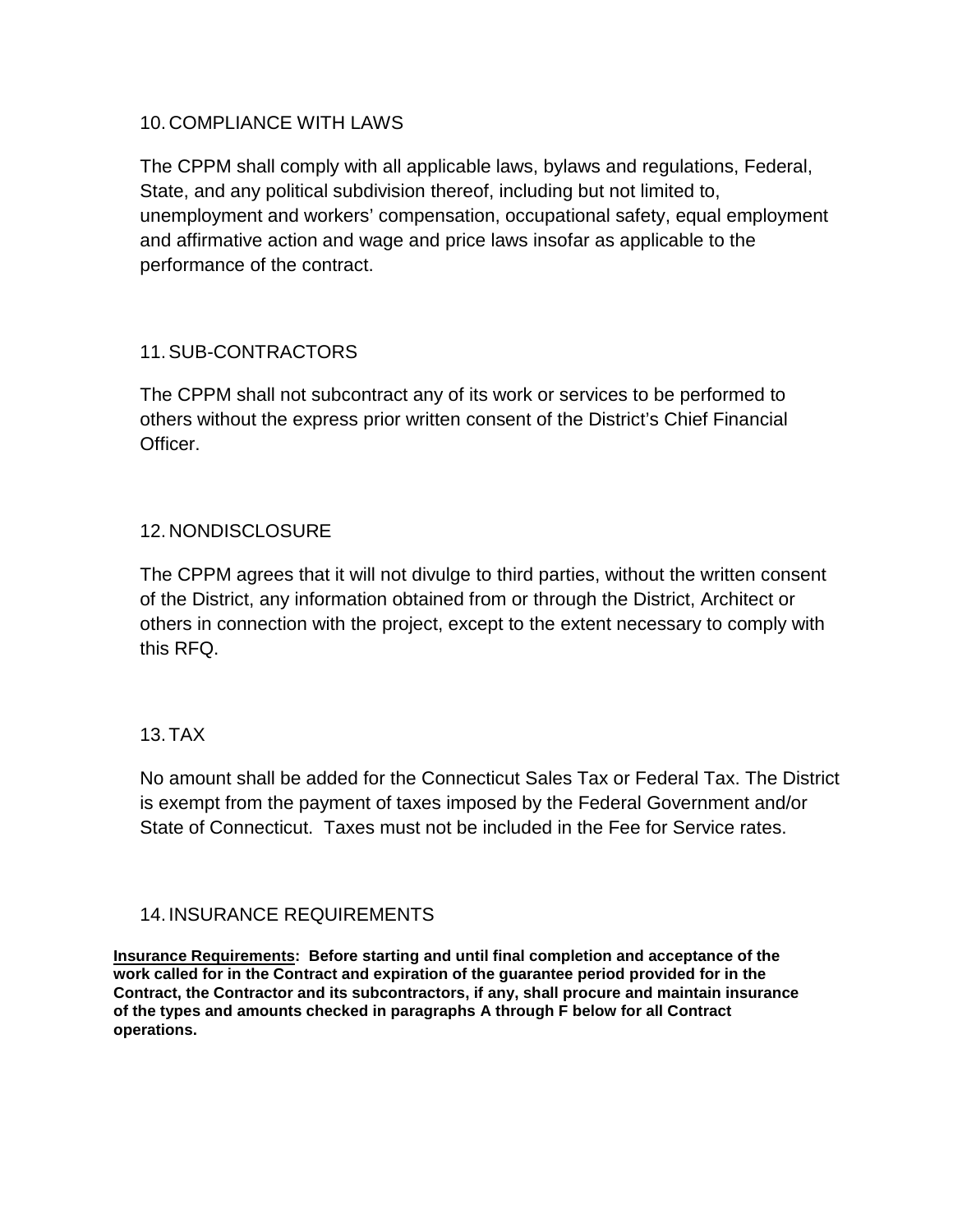**A. General Liability, with minimum coverages for combined bodily injury and property damage liability of \$2,000,000 general aggregate, \$1,000,000 per occurrence including:**

- **1. Commercial General Liability.**
- **2. Town as additional insured.**

**3. Owners and Contractors Protective Liability (separate policy in the name of the Town).**

**B. Comprehensive Automobile Liability, with minimum coverage of \$1,000,000 combined single limit for bodily injury and property damage, including, where applicable, coverage for any vehicle, all owned vehicles, scheduled vehicles, hired vehicles, non-owned vehicles and garage liability.**

**C. Excess Liability, with minimum coverage of \$5,000,000 in umbrella form, or such other form as approved by Town Department Head and Risk Management Director.**

**D. Workers' Compensation and Employer's Liability, with minimum coverages as provided by Connecticut State Statutes.**

**E. Professional Liability (for design and other professionals for Errors and Omissions), with minimum coverage of \$1,000,000. If the policy is on a claims-made basis, coverage shall be continually renewed or extended for three (3) years after work is completed under the Contract.**

**F. CERTIFICATE HOLDER: TOWN OF WESTPORT AND WESTPORT BOARD OF EDUCATION, ATTN: BOARD OF EDUCATION – Room 300, 110 Myrtle Avenue, Westport, CT 06880.**

**A letter from the awarded vendor's agent/broker certifying that the Town of Westport and Westport Board of Education have been endorsed onto the general liability policy as an additional insured is also mandatory.**

#### 15.SUBMISSION DEADLINE

One (1) hardcopy and one (1) electronic copy (flash drive) of the Statement of Qualifications in response to this RFQ must be received no later than June 4, 2021, 11:00 am. Submit all materials to the address below in a sealed envelope/box clearly labeled "21-012-RFQ":